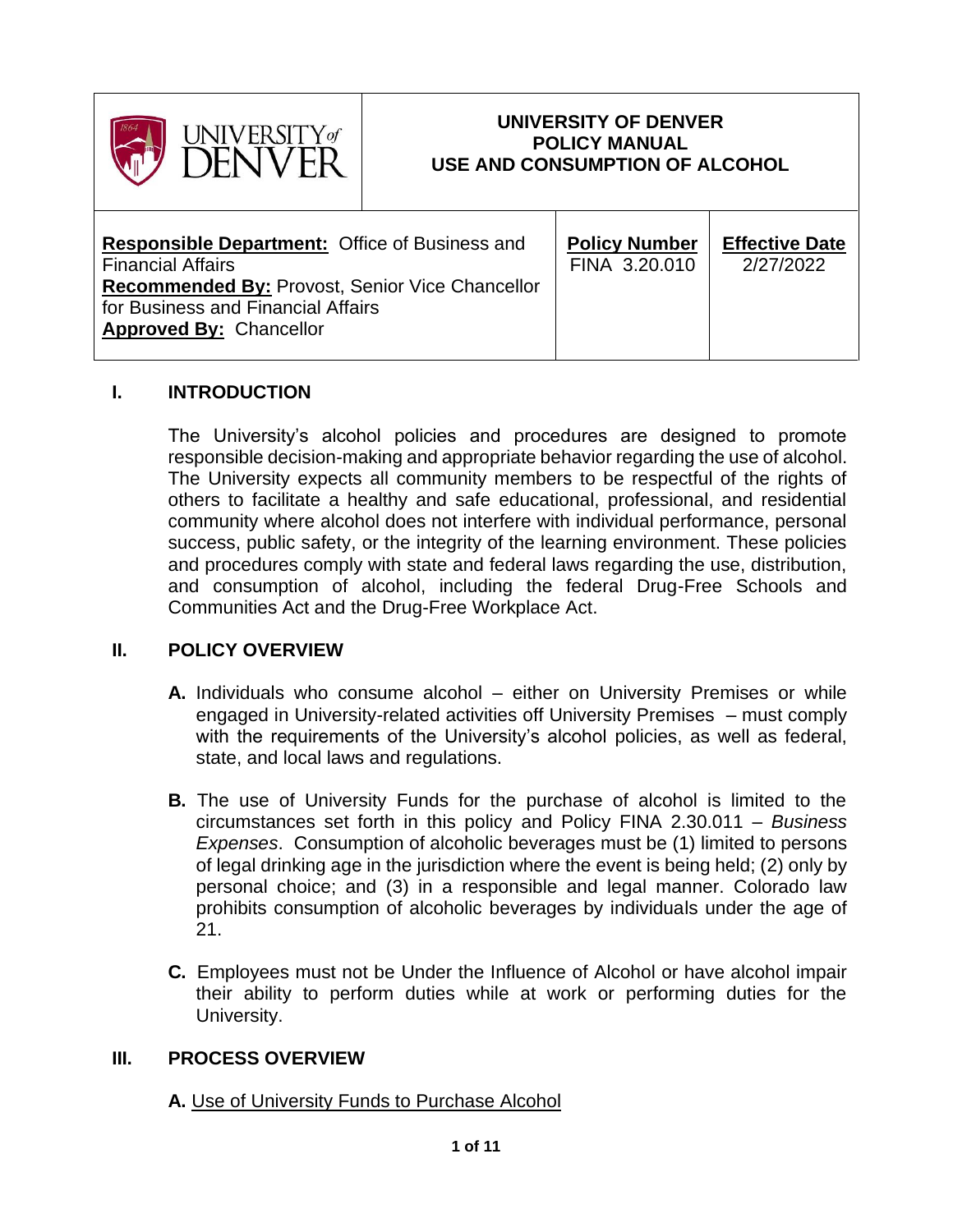- **1.** To prudently manage University resources and promote good stewardship of students' tuition dollars, the University advocates limiting the purchase of alcohol with University Funds. A division or unit manager may implement a more restrictive policy regarding the use of funds from the division or unit to purchase alcohol than those set forth in this policy.
- **2.** The University prohibits the use of University Funds to purchase alcohol in the following circumstances:
	- **a.** When the majority of anticipated attendees at an event will not be of legal drinking age in the jurisdiction where the event is held.
	- **b.** When the source of University Funds is Student Activity Fees, including graduate Student Activity Fees.
	- **c.** When the source of University Funds is federal or state grant or contract funds.
- **3.** The University permits the use of University Funds to purchase alcohol in the following circumstances:
	- **a.** For research or teaching purposes and for purposes that do not include personal consumption (e.g., using alcohol as an ingredient in the preparation of food or for cleaning).
	- **b.** For University-sponsored events hosting donors, alumni, or guests of the University who are of legal drinking age in the jurisdiction where the event is held and if divisional or unit policies permit the use of such funds to purchase alcohol.
	- **c.** For University events involving students and employees who are of legal drinking age in the jurisdiction where the event is held, if divisional or unit policies permit the use of such funds to purchase alcohol, and when deemed appropriate for business purposes.
	- **d.** When an employee traveling on University business purchases alcohol for themselves, donors, alumni, or guests of the University who are of legal drinking age in the jurisdiction in which the activity occurs and if divisional or unit policies permit the use of such funds to purchase alcohol.
	- **e.** When the sponsor of a private grant or contract specifically allows the purchase of alcohol with such funds.

### **B.** Requirements for University-Sponsored Events with Alcohol

University-sponsored events with alcohol include any activity involving students or University employees that is held on University Premises. Activities with alcohol involving students or University employees that are held off of University Premises are also considered University-sponsored events when such activities are connected with or sponsored by a Student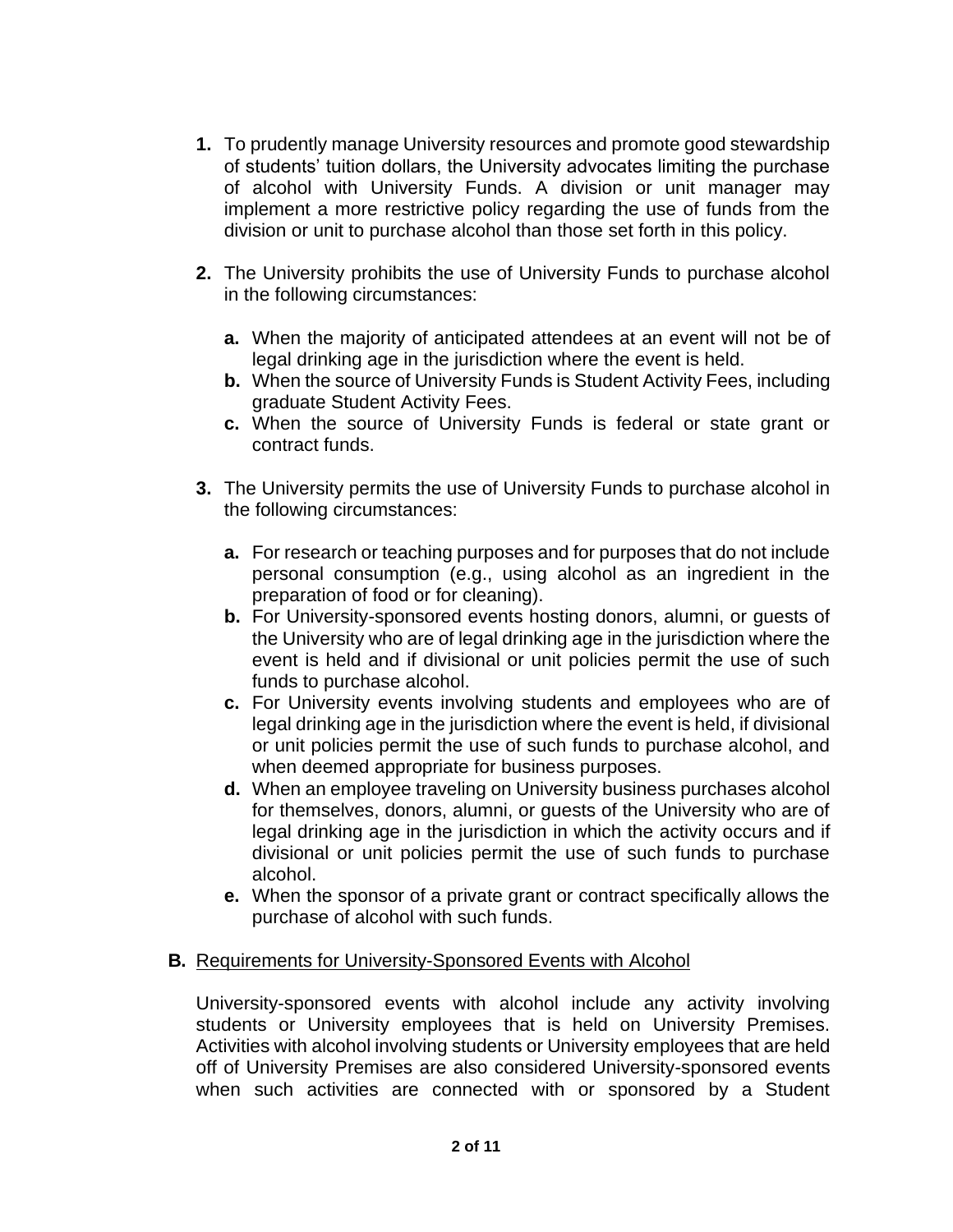Organization or a University division or unit.

- **1.** *Liquor License Requirements on University Premises*
	- **a.** There are current liquor licenses to sell alcohol in the following specific areas:
		- **i.** the Ritchie Center;
		- **ii.** the Newman Center for the Performing Arts;
		- **iii.** the Knoebel School of Hospitality Management;
		- **iv.** Beans Café;
		- **v.** the Community Commons; and
		- **vi.** the Highlands Ranch Golf Course.
	- **b.** A liquor license is required to serve alcohol in any other facility on University Premises at events serving alcohol that are considered open to the public.
		- **i.** Events are considered open to the public, for example, if:
			- **a)** There is not a guest list or name tags that identify individuals as attendees of the event; and/or
			- **b)** Any individual may walk into the event without checking in first.
		- **ii.** In the rare instance that there is a legitimate reason to serve alcohol to the public or sell alcohol in a facility not specifically covered by an existing license, the University must obtain a temporary liquor license prior to the event. However, seeking a temporary liquor license is an extensive process that requires submitting an application to the City of Denver and may involve many weeks of planning.
	- **c.** Additional Requirements
		- **i.** Except as expressly provided herein, the sponsor for all University events with alcohol must follow the event registration process set forth in Appendix A.
			- **a)** The Newman Center for the Performing Arts, the Knoebel School of Hospitality Management, the Ritchie Center, Conference and Events Services, and the Highlands Ranch Golf Course will share a list of scheduled events with the Division of Campus Safety on a regular basis and are not required to complete individual event registration forms.
			- **b)** The sponsor for all student or Student Organization led, planned, or funded events must also follow the applicable policies and procedures set forth in the Office of Student Engagement Handbook and/or Honor Code. Student or Student Organization led, planned, or funded events must complete an [event registration form via Crimson Connect.](https://crimsonconnect.du.edu/events)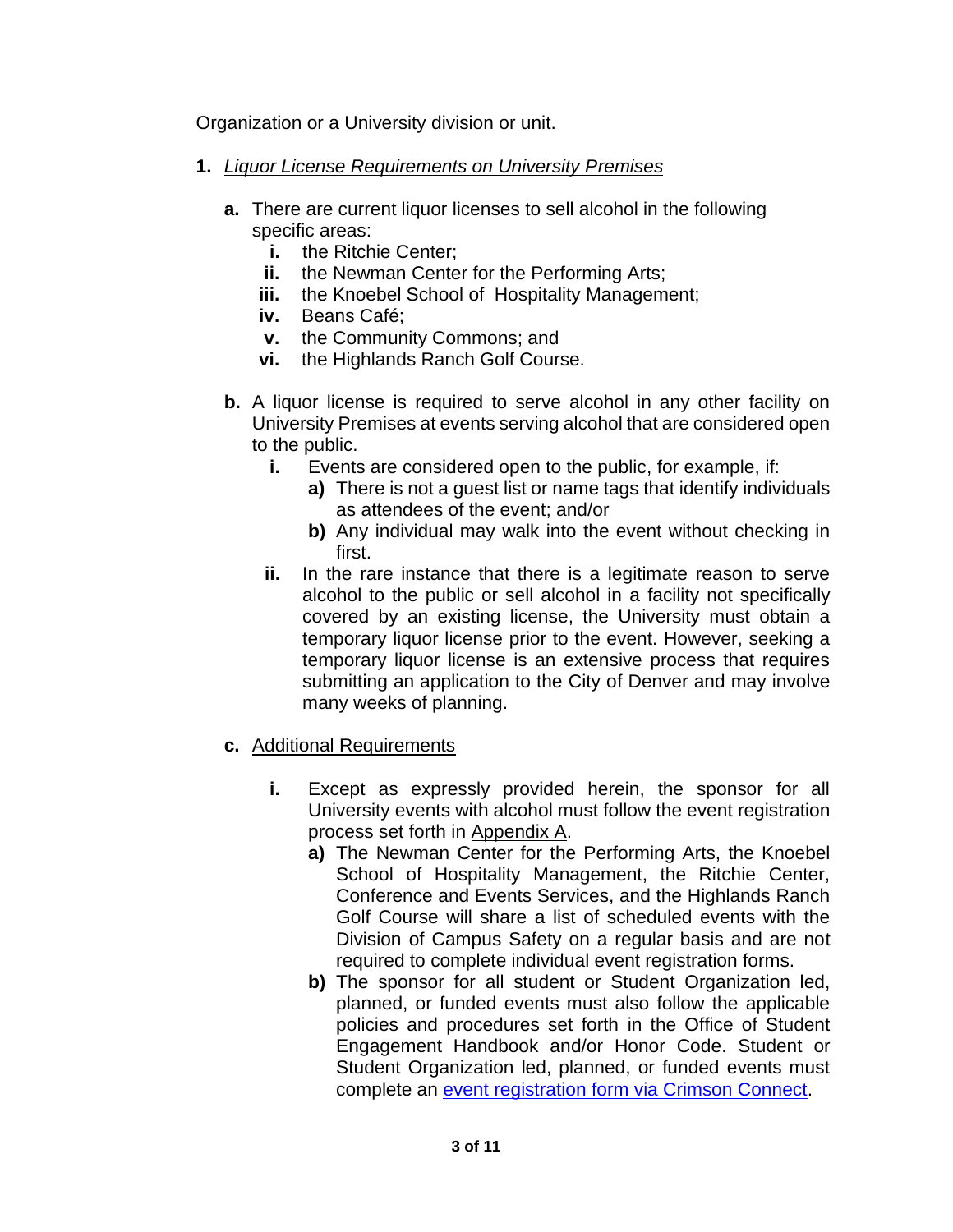- **ii.** The sponsor for events requiring the presence of Campus Safety Officer(s) and/or Denver Police Department Officer(s) must obtain the required number of officer(s) using the event registration process set forth in Appendix A and must pay the applicable rate for such officer(s).
- **iii.** The sponsor for any University-sponsored events serving alcohol must:
	- **a)** Not serve any alcoholic beverages, regardless of the funding source, when the majority of attendees are not of legal drinking age for the jurisdiction in which the event is held.
	- **b)** Not serve alcoholic beverages less than 30 minutes prior to the end of the event, but in no event not later than 11 pm.
	- **c)** Also serve non-alcoholic beverages and food or light snacks.
	- **d)** Not allow (i) open access kegs, party-balls, beer bongs, or other similar common-source containers of alcohol; or (ii) drinking contests and/or drinking games in any form.
	- **e)** Not promote the consumption of alcohol as the primary focus of the event.
	- **f)** Not permit beverage company inflatables or other promotional items to be used to promote an event or to be distributed at an event.
	- **g)** Not permit drink specials or discounts such as two for ones or happy hours.
	- **h)** Store alcohol in a locked location before and after an event.
	- **i)** Confirm that a TIPS-certified bartender:
		- **1)** is present to serve alcoholic beverages
			- **•** in University facilities identified in Section III.B.1.a above that are covered by a current liquor license; or
			- **•** for other University facilities, at any event with 25 or more attendees;
		- **2)** will check the identification of any attendee where there is any concern that the attendee is not of the legal drinking age in the jurisdiction in which the event is held; and
		- **3)** Does not serve individuals who are obviously intoxicated.

## **2.** University-Sponsored Events Off University Premises with Alcohol

**a.** Sponsors of University-sponsored events that are held off University Premises do not have to submit an Event Registration Form. However, the sponsor for all student or Student Organization led, planned, or funded events must also follow the applicable policies and procedures set forth in the Office of Student Engagement Handbook and/or the **[Honor Code;](https://www.du.edu/studentlife/studentconduct/honorcode.html)** which include submission of an [event registration form](https://crimsonconnect.du.edu/events)  [via Crimson Connect.](https://crimsonconnect.du.edu/events)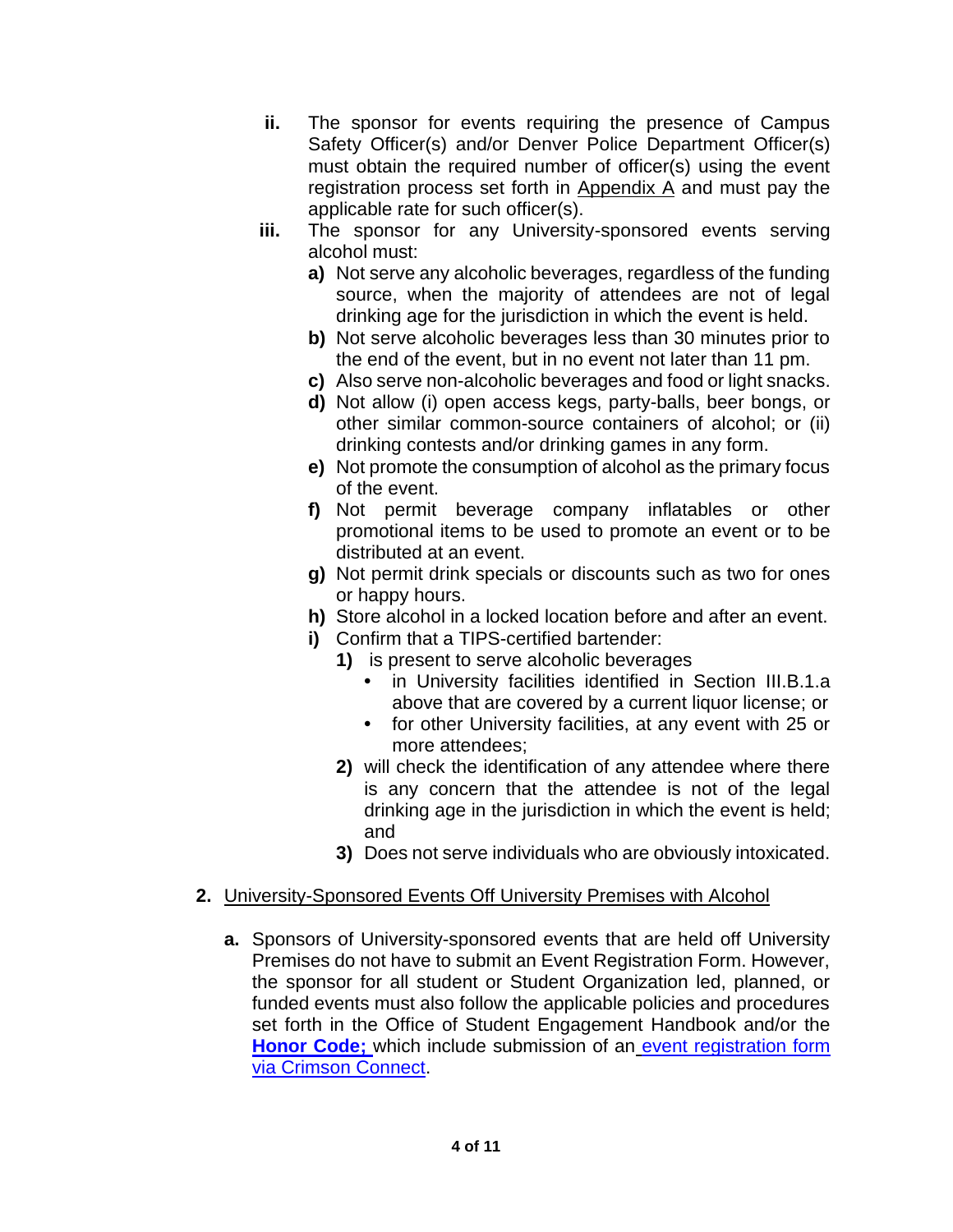- **b.** Other requirements:
	- **i.** University-sponsored events held off University Premises include events in rented or donated facilities and at private homes.
	- **ii.** At an external rented venue, the venue or caterer must employ a TIPS-certified bartenders.
	- **iii.** At events at a private home, no TIPS-certified bartender is required, provided that the homeowners are responsible for monitoring alcohol consumption of attendees.
	- **iv.** The sponsor of an event held off University Premises in a business, rented, or donated space is not required to provide Campus Safety or Denver Police Department Officers at the event because the owners/operators of that venue or the host/hostess of the event in a private home must monitor the event
- **3.** Alcohol at Athletic Events and Ritchie Center Special Events
	- **a.** During University Athletic Events and Ritchie Center Special Events:
		- **i.** only TIPS-certified bartenders may provide or sell alcoholic beverages and only in the specific areas within the Ritchie Center covered by existing liquor licenses.
		- **ii.** no drink specials or discounts specials, such as two for one or happy hours, are permitted.
	- **b.** For policies and procedures related to tailgating at University Athletic Events and Ritchie Center Special Events, *see* Policy ATHL 6.10.020- *Tailgating*.
- **4.** Alcohol at External Events on University Premises
	- **a.** The sponsor of an External Event on University Premises must designate one external organization representative to manage event logistics directly with Conference and Event Services staff and must follow the event registration process set forth in Appendix A.
	- **b.** The sponsor must:
		- **i.** transport alcohol to and from the University in unopened containers, even if the alcohol is donated.
		- **ii.** confirm that a TIPS-certified bartender:
			- **a)** is present to serve alcoholic beverages; and
			- **b)** does not serve alcoholic beverages less than 30 minutes prior to the end of the event, but in no event not later than 11 pm.
		- **iii.** limit the serving and consumption of all alcohol within a defined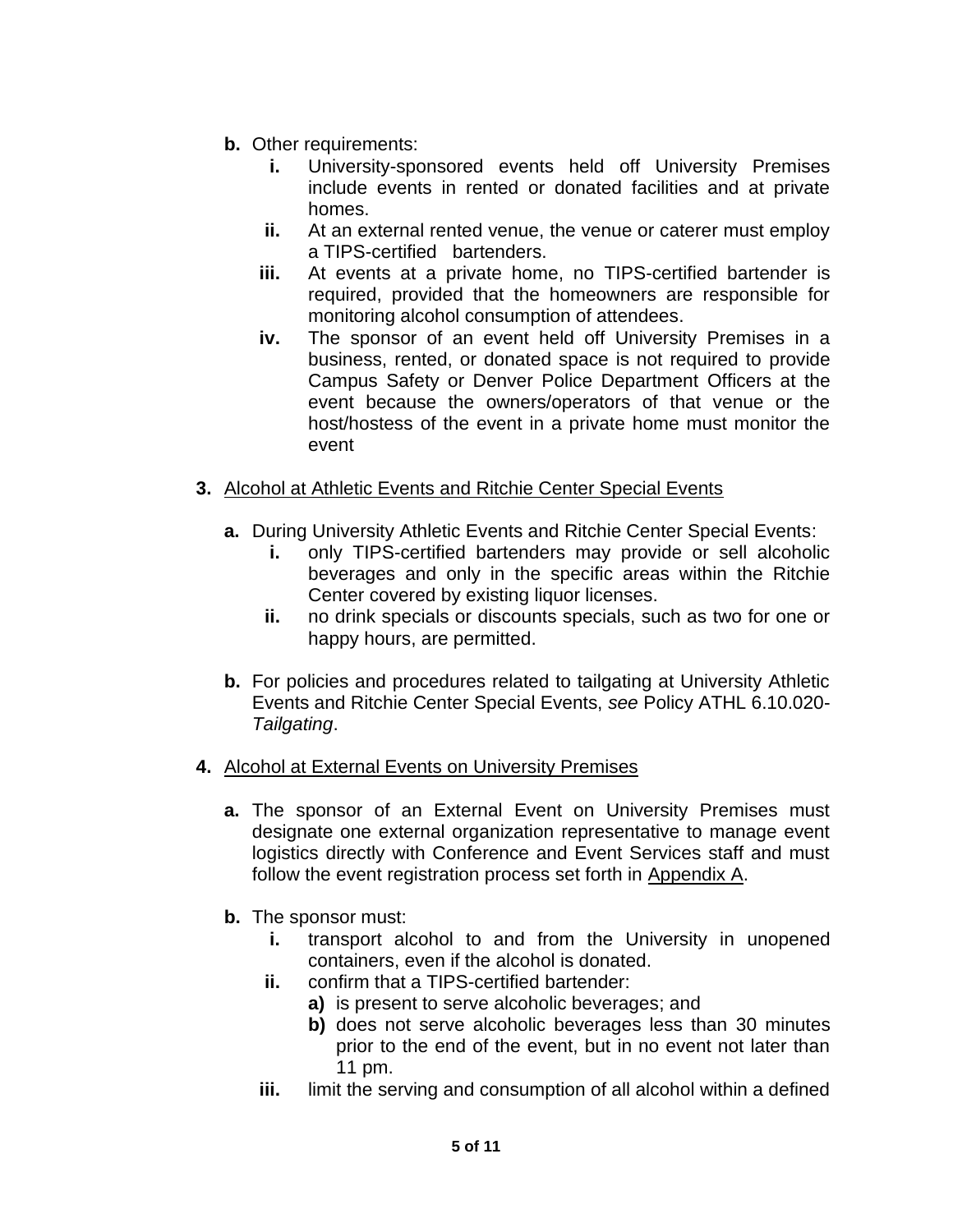area with appropriate signage indicating where those boundaries end;

- **iv.** serve non-alcoholic beverages and food or light snacks; and
- **v.** end the event by midnight.
- **c.** If the Director of Campus Safety or designee determines additional officers are required at the event, the sponsor is responsible for the fees incurred for this service.

## **5.** Alcohol Policies Applicable to Students and Student Organizations

Students and Student Organizations must follow the policies and procedures set forth in University Policies and the Honor Code regarding the possession, use, consumption, and distribution of alcohol and alcohol paraphernalia. Student Organizations must also comply with any additional requirements set forth in the Honor Code as well as those imposed by applicable governing and/or recognition bodies, such as Undergraduate Student Government, Graduate Student Government, or the Office of Student Engagement. Students and/or Student Organizations that are alleged to have violated University Policies or the Honor Code will be referred to the Office of Student Rights & Responsibilities for action under the Honor Code.

- **6.** Alcohol Policies Applicable to Employees
	- **a.** The University discourages the consumption of alcoholic beverages during working hours or during the discharge of University duties whether on University Premises or off University Premises. Although moderate consumption with meals or during social events is not prohibited, individuals must not be under the influence of alcohol while at work. University employees must not consume alcoholic beverages while operating or riding in University vehicles.
	- **b.** If an employee's supervisor has reasonable grounds to believe, based on observations by the supervisor or others the supervisor believes to be reliable, that the employee is under the influence of alcohol while at work, the supervisor should implement the Procedures for Suspected Impairment at Work set forth in Appendix B.
	- **c.** The University has the discretion to discipline employees, up to and including termination, found to be in violation of this policy or in violation of applicable laws related to the possession or consumption of alcoholic beverages.
- **7.** Alcohol Advertising on University Premises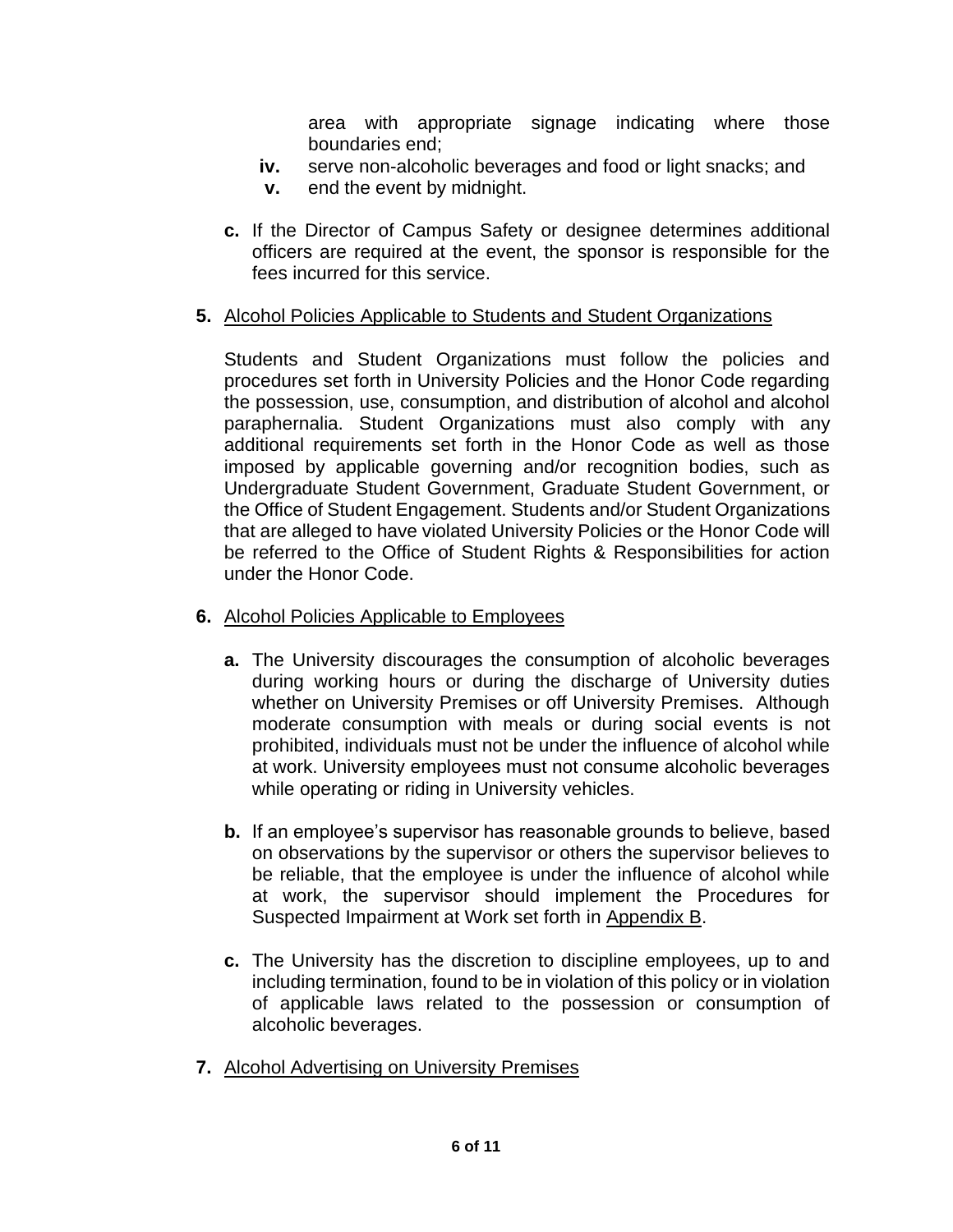- **a.** Retail licensees, wholesalers, and suppliers may not advertise, provide sponsorship, or promote events or activities on University Premises unless a primary University sponsor is identified. The primary University sponsor must be a University division or unit and must require that all advertising, sponsorship, and promotional activities comply with the following requirements.
- **b.** All advertising, sponsorship, and promotional activities must be consistent with the University's philosophy of discouraging the excessive use of alcohol. Happy hours, drink specials or discounts, and other discounted drinking opportunities are not permitted on University Premises, and the excessive use of alcohol must not be portrayed as a community norm.
- **c.** Advertising, sponsorships, and promotional activities appearing on University Premises must not feature demeaning, sexual, or discriminatory portrayals of individuals or groups.

## **IV. DEFINITIONS**

- **A. "University Premises"** include all land, buildings, facilities, or other property in the possession of, or owned, used, operated, or controlled by the University, including adjacent streets and sidewalks.
- **B. "University Funds"** include all funds controlled by, or administered by, the University of Denver, including, but not limited to, base operating budget funds, endowment funds, gift funds, grant funds, investment funds, and Student Activity Fees.
- **C. "Student Activity Fees"** are funds collected from students as part of their cost of attendance through their student account for undergraduate or graduate student activities. These funds are allocated to undergraduate and graduate recognized Student Organizations to support the activities of these organizations.
- **D. "Student Organization"** is any group that has been recognized by the University as a student organization or has applied for such recognition and/or is acting as a student organization without formal University Recognition (as defined in the Office of Student Engagement Handbook), including, but not limited to, athletic teams, fraternities and sororities, Registered Student Organizations, departmental student groups, and unchartered provisional chapters/interest groups.
- **E. "Athletic Events and Ritchie Center Special Events"** include all intercollegiate and club competitions, concerts, and community and commercial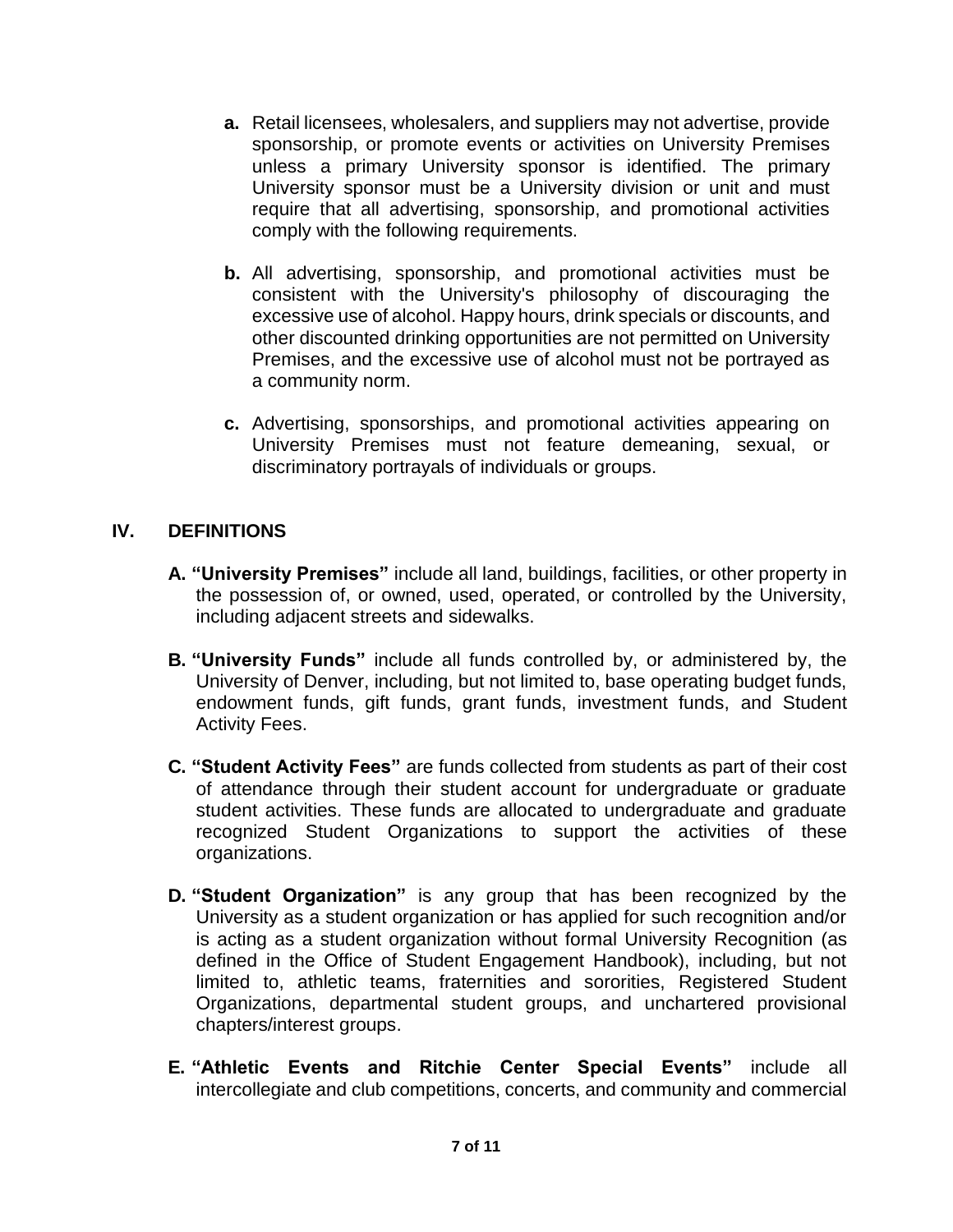events, including viewing parties organized by University departments/units.

- **F. "External Events"** are planned, managed, and funded by an individual or organization outside the University (not University Funds); the event sponsor may or may not have a connection to a University academic or administrative department, Student Organization, employee or student.
- **G. "TIPS-certified bartender"** means an individual bartender that has been certified by [TIPS](https://www.tipsalcohol.com/?gclid=Cj0KCQiAw9qOBhC-ARIsAG-rdn6twLFxgZtVzM5hoh65T24GaDNIfKuBBB3qB2gBlx7VgQaCxs7H86gaAttjEALw_wcB) (Training for Intervention Procedures).
- **H. "Under the Influence of Alcohol"** means, for the purposes of this policy, if an individual has a blood alcohol level of 0.08% or higher or an equivalent measurement from a breath test or other scientifically acceptable testing method.

| <b>Revision</b><br><b>Effective Date</b> | <b>Purpose</b>             |
|------------------------------------------|----------------------------|
| 2/27/2022                                | Align policy with practice |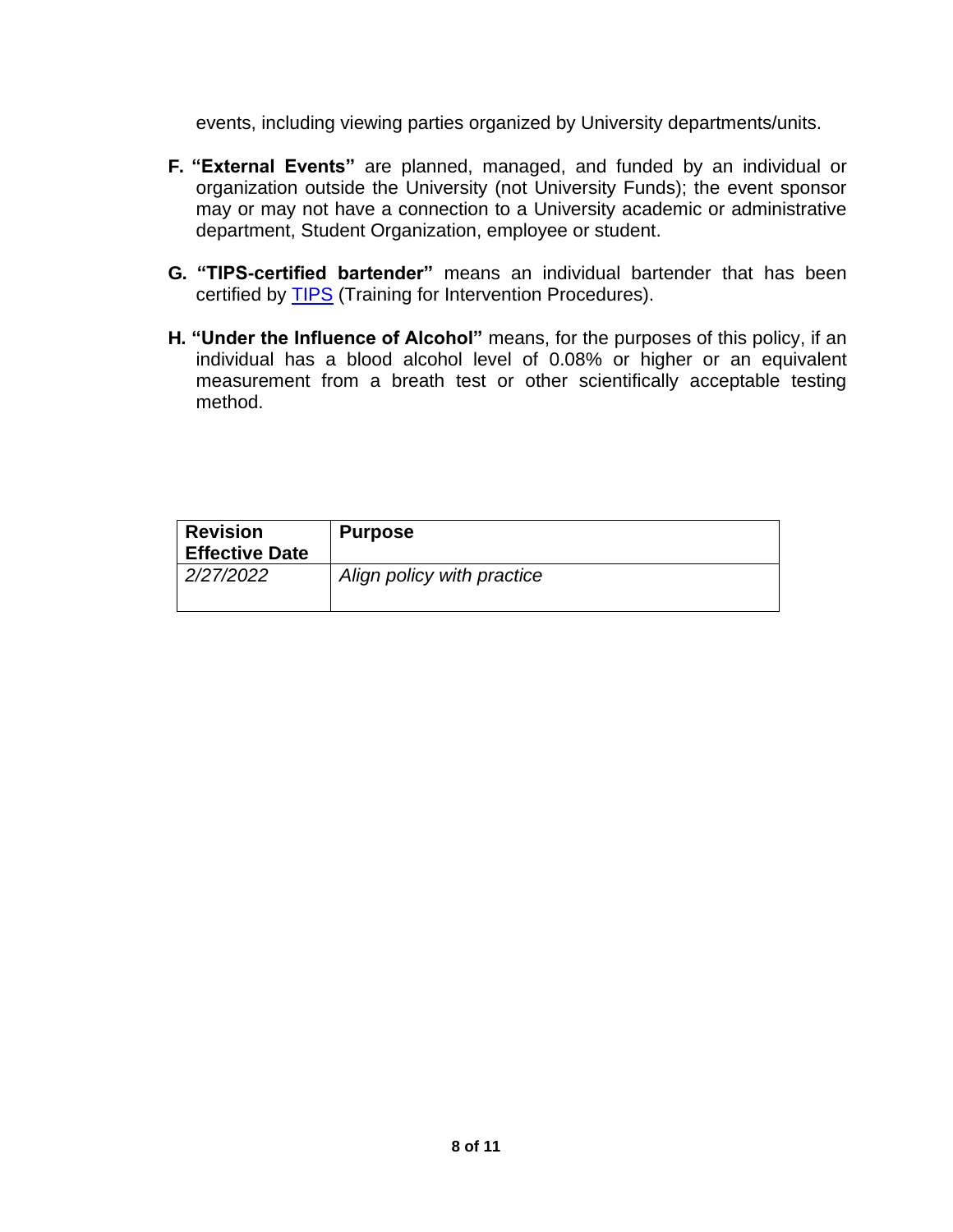# **APPENDIX A**

### **Procedures for Events with Alcohol on University Premises and University Sponsored Events Off University Premises**

## **I.** Event Registration for University Events with Alcohol

**A.** The sponsor for an event where alcohol will be served must:

- **1.** submit an **[Event Registration](https://www.du.edu/studentlife/campuslife/eventplanningguide/orgsync/index.html)** form no later than ten (10) business days prior to the event;
- **2.** Student or Student Organization led, planned, or funded events must complete an [event registration form via Crimson Connect;](https://crimsonconnect.du.edu/events)
- **3.** identify an individual to be the point of contact for the event and to act as a liaison with the Division of Campus Safety;
- **4.** display the approved Event Registration form during the event; and
- **5.** pay the applicable costs for the required number of Campus Safety Officers and/or Denver Police Department Officer(s) to be present for the duration of the event.
- **B.** The Director of Campus Safety or designee will evaluate and determine based on the size type, location, and purpose of the event:
	- **1.** how many Campus Safety Officers and/or Denver Police Department Officers are required;

*\* For example, at any event where 100 or more attendees are expected must have at least one (1) Campus Safety Officer present for the duration of the event.*

**2.** whether to require Denver Police Department Officers in place of or in addition to Campus Safety Officers;

*\* Events that may require Denver Police Officers to be present for security purposes tend to be large events with several hundred attendees.*

### **II.** Procedures for Serving of Alcohol at University Events

- **A**. The sponsor of any student or Student Organization led, planned, or funded events must also follow must the applicable policies and procedures set forth in the Office of Student Engagement Handbook and/or Honor Code, including but not limited to:
	- **1**. Having an appropriate number of trained, sober, peer monitors (1 per 25 anticipated attendees);
	- **2**. Using wristband for individuals who are of the legal drinking age;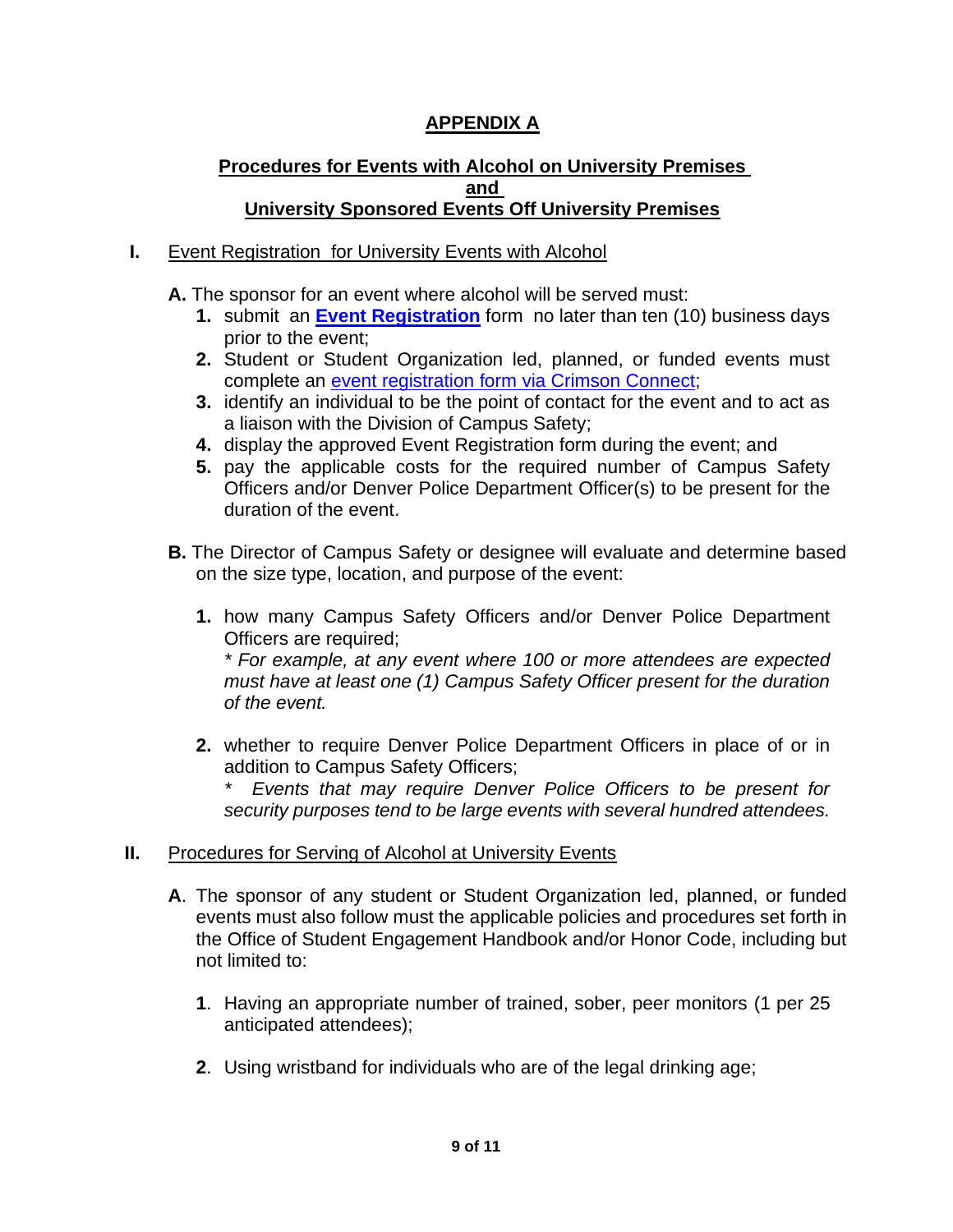- **3**. For events with an "open bar" or complimentary drinks, providing each attendees with no more than one (1) complimentary drink tickets for per each hour of the event, up to a maximum of two (2) drink tickets. Drink tickets are not transferable.
- **B**. The sponsor should have sufficient staffing to regulate entry into the event, prohibit anyone from leaving the event with an alcoholic beverage, and monitor the condition of individuals leaving the event.
- **C**. The sponsor must store the alcohol in a locked location before and after the event.